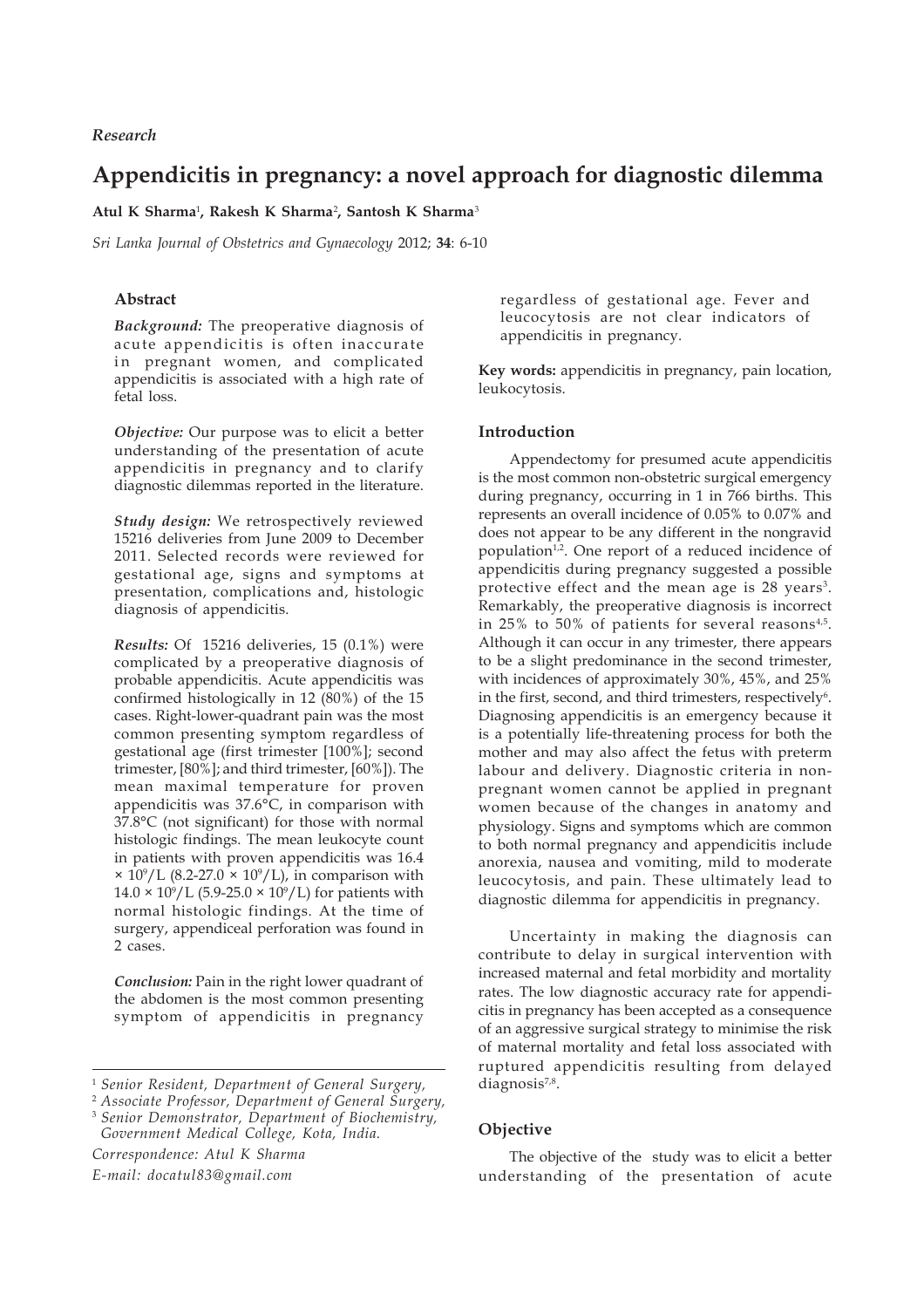appendicitis in pregnancy and to clarify diagnostic dilemmas reported in the literature.

### **Material and method**

All pregnant patients delivered at J K Lone Hospital Kota (India) and in private nursing home and hospitals in the Kota city from June 2009 to December 2011 were reviewed. Records that were coded as "rule out appendicitis" or "appendicitis" were selected. In addition, all patients who had an exploratory laparotomy performed were screened to ensure the greatest possible data accuracy. Data gathered from these records included the presenting complaints, gestational age at presentation, history, physical examination, laboratory evaluation, temperature and operative findings and histopathological examination. Outcome variables included preterm labour, preterm delivery, abruptio placentae, sepsis, appendiceal rupture, and neonatal death.



*Figure 1.* **Inflammed appendix in a pregnant woman.**

# **Results**

There were 15216 deliveries during the 2 and half year study period; 15 (0.1%) had a preoperative diagnosis of probable appendicitis. Acute appendicitis was confirmed histologically in 12 (80%) of the 15 women. Distribution of suspected appendicitis in pregnancy was as follows: first trimester, 3 cases (20%); second trimester, 6 (40%); and third trimester, 6 (40%).

Pain in the right lower quadrant of the abdomen was the most common presenting symptom regardless of gestational age: 2 (100%) of 2 cases, 4 (80%) of 5 cases and 3 (60%) of 5 cases in the first, second, and third trimesters, respectively (Table 1), were histologically proven appendicitis amongst the suspected cases of appendicitis. The false-positive rate was 20% (3 out of 15). Other locations of pain included the left lower quadrant, mid abdomen, epigastric region, and a combination of locations. The mean maximal temperature for proven appendicitis was 37.6°C (35.5°C-39.4°C), in comparison with 37.8°C (36.7°C-38.9°C; not significant) for those with normal histologic findings (Table 2). The mean leukocyte count in patients with proven appendicitis was  $16.4 \times 10^9$ /L  $(8.2\n-27.0 \times 10^9/\text{L})$ , in comparison with  $14.0 \times 10^9/\text{L}$  $(5.9-25.0 \times 10^9$ /L) for patients with normal histologic findings (Table 3). The mean maximal temperature did not show a statistically significant difference and therefore did not help in distinguishing true appendicitis.

At the time of surgery, appendiceal perforation was found in 2 cases (13%). One delivery occurred in the postoperative period complicated by abruptio placentae.

|                                  |                | Location of pain        |                         |          |
|----------------------------------|----------------|-------------------------|-------------------------|----------|
| Estimated gestational age (wks.) | Patients (No.) | Right upper<br>quadrant | Right lower<br>quadrant | Other    |
| 0-12 (1st trimester)             |                | 0                       |                         | 0        |
| 12-24 (2nd trimester)            | 5              |                         | 4                       | 0        |
| (3rd trimester)<br>>24           | 5              | ∍                       | 3                       | $\theta$ |

**Table 1. Pain location by gestational age in histologically proven cases**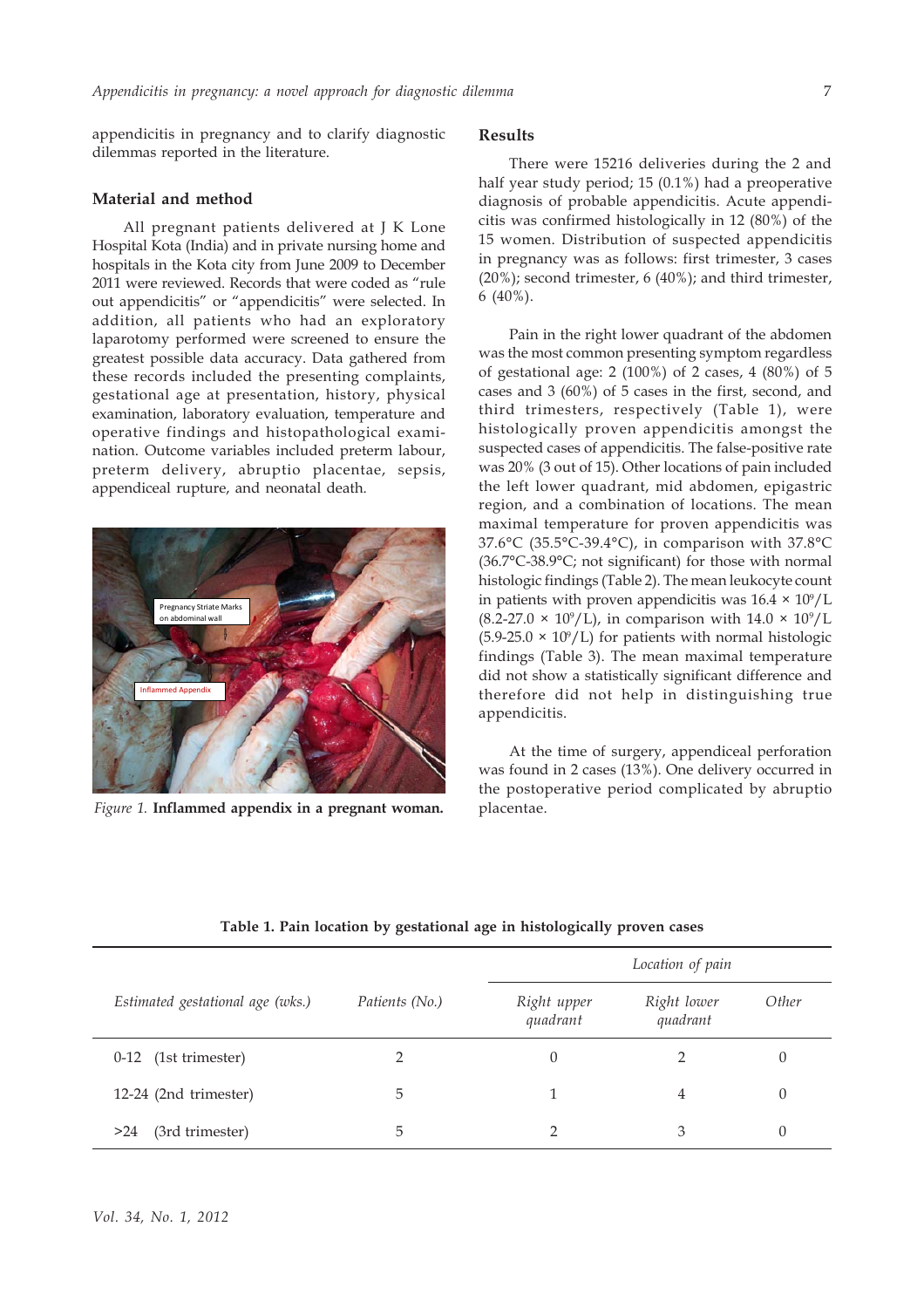| Histological finding | Mean maximal temperature $(°C)$ | Temperature $>37.8$ °C |            |  |
|----------------------|---------------------------------|------------------------|------------|--|
|                      |                                 | Number                 | Percentage |  |
| Normal               | 37.8                            | 2/3                    | 66         |  |
| Abnormal             | 37.6                            | 7/12                   | 58.3       |  |

**Table 2. Mean maximal temperature**

|  | Table 3. Mean leukocytosis in all cases |  |  |
|--|-----------------------------------------|--|--|
|  |                                         |  |  |

| Histological finding | Mean leukocytes count (X10 <sup>9</sup> /L) | Patients with leukocyte<br>count $>15$ X $10^9$ |            |
|----------------------|---------------------------------------------|-------------------------------------------------|------------|
|                      |                                             | Number                                          | Percentage |
| Normal               | 14                                          | 2/3                                             | 67%        |
| Abnormal             | 16.8                                        | 5/12                                            | 42%        |

### **Discussion**

In our pregnant population the incidence of appendicitis is slightly higher than in an age-matched group of nonpregnant women described in the surgical literature. The proven incidence of acute appendicitis is similar in pregnant and nonpregnant women $1,2$ .

The most common presenting symptoms for appendicitis in pregnancy include anorexia, nausea, vomiting, and right lower quadrant pain<sup>5,9</sup>. Fever and tachycardia may not be present during pregnancy<sup>9</sup>. It is long held belief that the appendix changes its location during pregnancy with an upward displacement toward the costal margin in the later stages of pregnancy<sup>10,11</sup>. Obstetrics teaching historically for ~70 years has been that the pain of appendicitis migrates upward with the growing uterus; thus pain in the right upper quadrant of the abdomen would be expected in the third trimester. This concept was based on studies that described changes in appendiceal location as pregnancy progresses. Barium studies, performed in 78 women, showed that the growing uterus pushes the appendix upward and with a counterclockwise rotation of the tip. Theoretically, this would change the location of perceived pain toward the right upper quadrant or right flank with advancing gestational age. It is important to note that there is no one reliable sign or symptom that can aid in the diagnosis of appendicitis

in pregnancy, and the classic signs of appendicitis such as positive Rovsing's and psoas sign have not been shown to be of any clinical significance in diagnosing an acute appendicitis in pregnancy<sup>12</sup>.

**Location of pain: an important predictor:** Oto A *et al* (2006) and Pates JA (2009) concluded the pain of appendicitis radiates with advancement of gestational from right lower quadrant to right upper abdomen<sup>13,14</sup>.

As far as our study is concerned on contrary to long held belief of migration of pain in appendicitis in pregnancy, pain remain localised to right lower abdomen in majority of patients regardless of gestational age (Table 1). As the appendix becomes obstructed by a coprolith, it distends and visceral afferent nerves are stimulated, causing constant poorly localised pain starting near the umbilicus and eventually migrating to McBurney's point, which overlies the location of the appendix in most nonpregnant patients. As the full thickness of the appendiceal wall becomes necrotic and the serosa is damaged, the somatic neurons are stimulated, which localises the pain to the right lower quadrant. This process appears to remain similar in pregnancy, contrary to the classical teaching.

Accurate diagnosis of appendicitis in pregnancy can be a diagnostic dilemma, with an accepted falsepositive rate of  $~15\%$ . In pregnancy the diagnosis is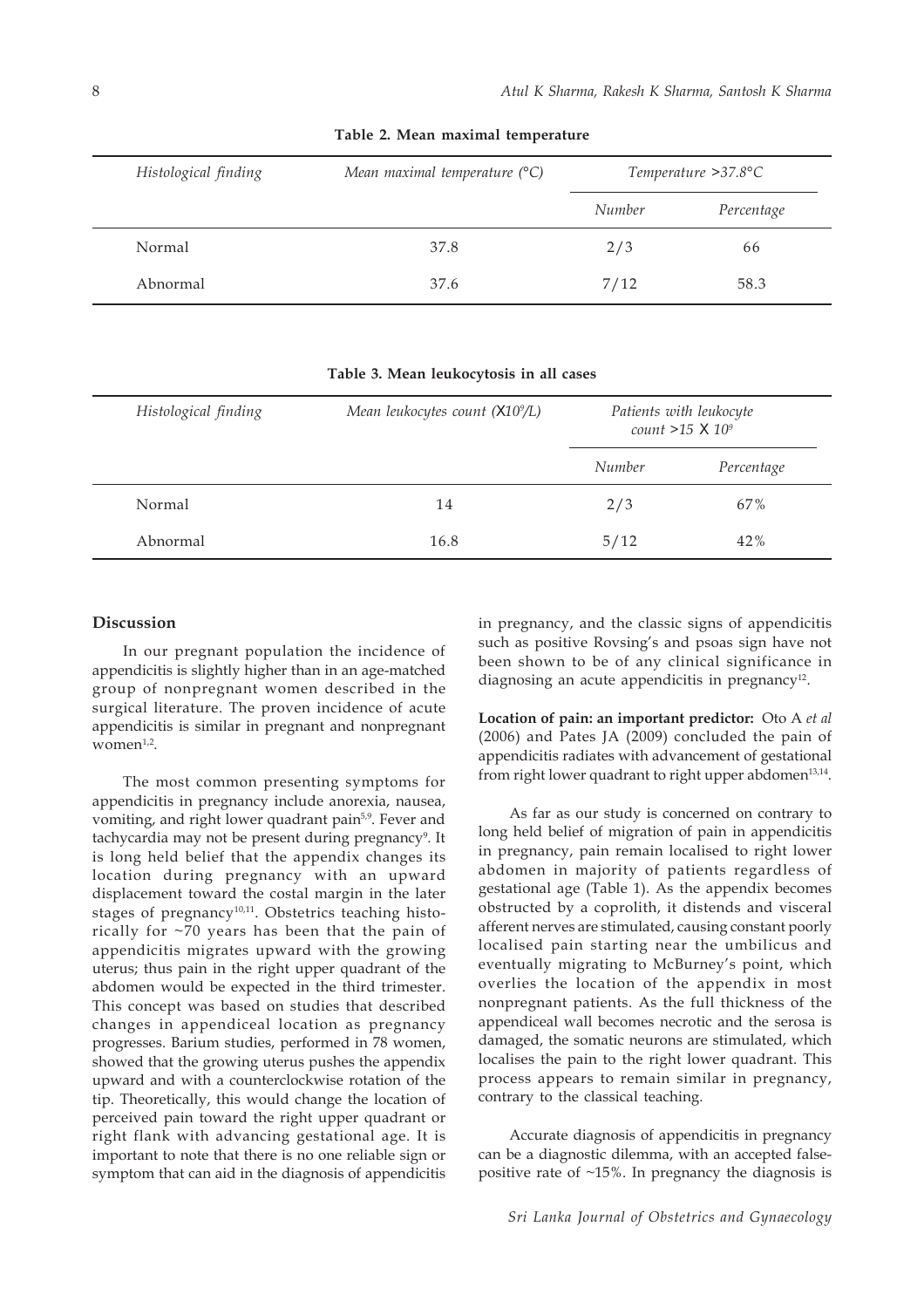made even more difficult by the growing uterus, leading to inappropriate delay in making the correct diagnosis. The reluctance to operate in pregnancy adds to delay.

The objective of this study was to assess the classic signs and symptoms of acute appendicitis to determine their applicability in pregnancy.

**Imaging studies: an aid to diagnosis:** Traditionally what does this mean? has shown to be highly sensitive and specific although to a lesser degree after a gestational age of 35 weeks due to technical difficulties<sup>15</sup>. Though ultrasound is rarely helpful in making a diagnosis of acute appendicitis it helps in excluding other pathology like right ovarian or adnexal disease<sup>16</sup>. As far as imaging studies are concerned imaging of the appendix using helical computed tomography has recently shown to be a safe and potentially reliable tool to accurately identify appendiceal changes in appendicitis. Radiation exposure using this test is 300 mrad, which is below an accepted safe level of radiation exposure in pregnancy of 5 rad. Reliance on radiographic studies may not be cost-effective, and may deter from careful and timely serial physical exams<sup>17</sup>. MRI can be extremely helpful but operator dependant, expensive and time consuming<sup>16</sup>.

**Mean maximal temperature:** In our study there was no distinguishing temperature that separated true appendicitis from suspected cases turned out to be falsely positive. 66% of the patients with normal histology of appendix have mean maximal temperature more than 37.8°C while 58.3% patients having abnormal histology of appendix also have the same temperature (Table 2).

**Leukocytosis:** The incidence of leukocytosis was slightly higher in acute appendicitis, but the overlap was substantial and negates the value of this laboratory test in reducing false-positive cases and possibly avoiding laparotomy.

Our data support the concept that the majority of patients with acute appendicitis in pregnancy have pain in the right lower quadrant nearly in all trimesters. We could not demonstrate a difference between the histologically proven cases of appendicitis and the "pretenders". Early surgical intervention, with less than a 24-hour delay, has shown to be vital in minimising both maternal and fetal morbidity and mortality. Surgical delays of more than 24 hours from the time of presentation have been associated with appendiceal perforation and significant fetal loss and cases of maternal mortality<sup>9,18</sup>. Use of antibiotic during or after surgery may expose

the developing fetus to potential teratogenic substances<sup>19</sup>. Pregnancy related pharmacodynamic changes result in reduced maternal plasma levels of antibiotics<sup>20</sup>. If perforation, peritonitis, or gangrenous appendix has occurred, broad-spectrum antibiotics with anaerobic coverage such as the secondgeneration cephalosporin would be appropriate<sup>21</sup>.

Approach to diagnosis:

- If a pregnant patient comes with pain in right iliac fossa with clinical signs of appendicitis always have a high degree of suspicion to avoid unacceptable delay, with the possibility of increased morbidity and mortality rates.
- Laboratory investigations add little to diagnosis. There may not be leukocytosis and or elevated body temperature.
- In the first trimester or early second trimester consider pelvic ultrasound first, especially if the differential includes adnexal pathology.
- If second (especially late) or third trimester consider going straight to CT scan since this is more helpful and easier to interpret than an MRI.

### **Conclusion**

The accurate diagnosis of appendicitis during pregnancy requires a high level of suspicion and clinical skills, and not merely relying on the classic signs and diagnostic testing. Early surgical intervention is essential. Our data demonstrate that pain in right lower abdomen is the most common symptom of appendicitis in pregnancy regardless of gestational age. Temperature is not reliably elevated in pregnant patients, and leukocytosis is present but cannot be used to rule out acute appendicitis. It remains to be determined which diagnostic test is best suited to facilitate or determine a diagnosis of acute appendicitis in pregnancy and often the correct diagnosis is determined only at surgical intervention. If in doubt after relevant investigations but have strong clinical suspicion we should go for appendicectomy preferably laparoscopically if feasible.

### **Acknowledgement**

We are thankful to Dr. R. P. Rawat (Professor and Head of the Department of Gynaecology and Obstetrics) and Dr. Naresh Rai (Professor Department of Pathology) for their valuable support in preparing this manuscript.

#### **References**

1. Tracey M, Fletcher HS. Appendicitis in pregnancy. *Am Surg* 2000; **66**: 555-9: discussion 559-60.